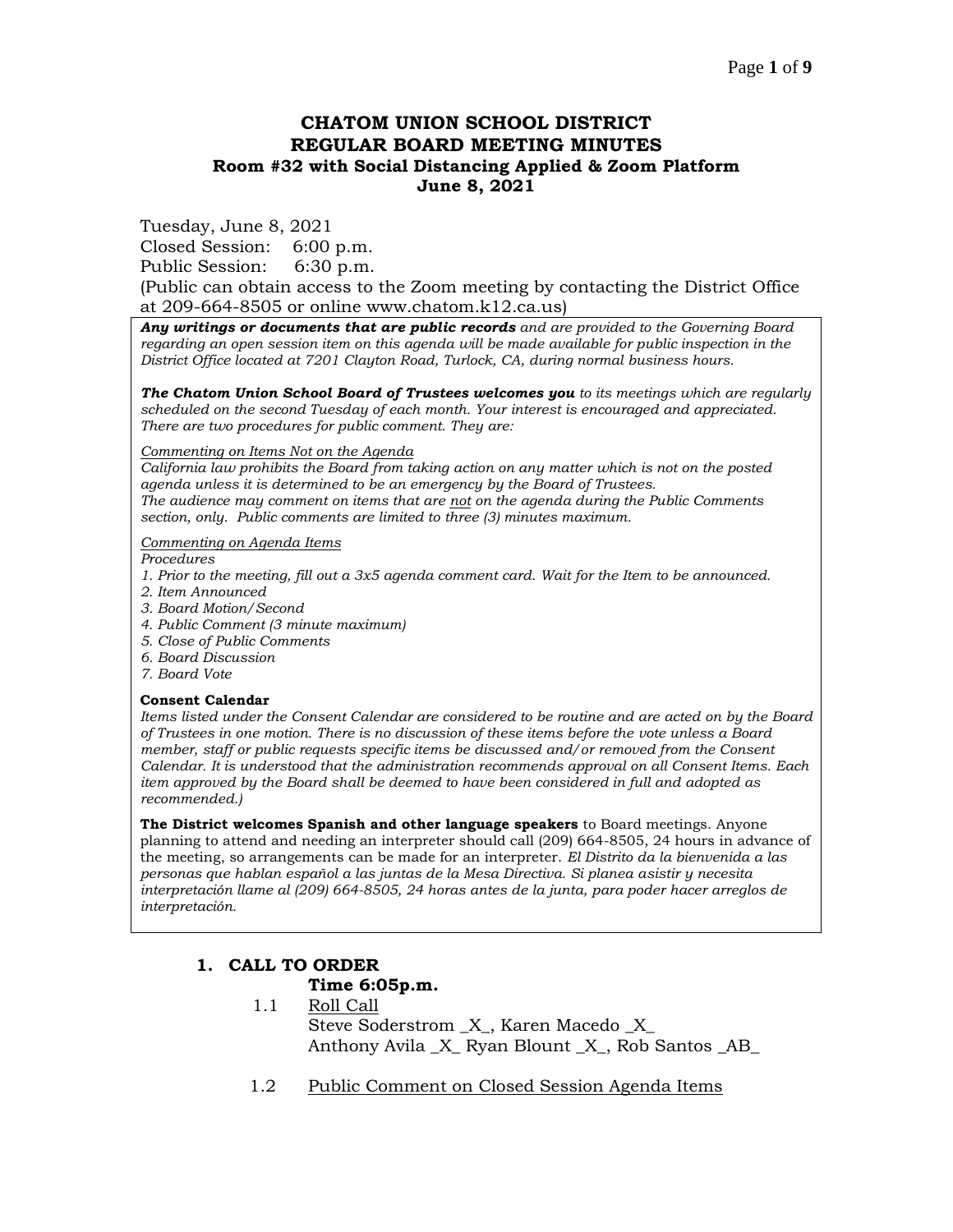1.3 Adjourn to Closed Session APPROVED Motion: Anthony Avila Second: Karen Macedo Vote: Ayes 4 Noes 0 Abstentions 0

## **2. CLOSED SESSION**

*Disclosure of Items Discussed in Closed Session (Gov. Code 54947.7)*

- 2.1 Public Employee Appointment
	- 2.1.1 SDC/Resource
	- 2.1.2 Temporary Intervention Teacher 10 hours a week
	- 2.1.3 Summer School 6-8
	- 2.1.4 Summer Food Service Program
		- (1) Food Service Site Monitor
		- (1) Food Service Site Supervisor
		- (3) Food Service Worker I
	- 2.1.5 Paraeducator 7.0 hours
	- 2.1.6 Paraeducator 5.0 hours
	- 2.1.7 Custodian 5 hours
	- 2.1.8 Custodian 4 hours
	- 2.1.9 Yard/Cafeteria Supervisor 1.5 hour
	- 2.1.10Yard/Cafeteria Supervisor 1 hour
	- 2.1.11 Request Authority for the Superintendent to Continue to Hire Vacant Certificated and Classified Staff Members that are Time Sensitive to the Start of School Under the Direction of the Board President or Board Representative
- 2.2 Public Employees Discipline/Dismissal/Release/Non- reelection/Leaves of Absence/Resignation/Retirements And Resolution Regarding Reduction or Discontinuance of Source (Gov. Code 44949 (e) and Gov. Code 44955)
- 2.3 Adjournment Back to Public Session

## **3. OPEN SESSION: CALL TO ORDER**

- 3.1 Roll Call Steve Soderstrom \_X\_, Karen Macedo \_X\_ Anthony Avila \_X\_ Ryan Blount \_X\_, Rob Santos \_AB\_
- 3.2 Flag Salute
	- The flag salute was led by Board President, Steve Soderstrom.

## 3.3 Report from Closed Session

Public Employee Appointment

- SDC/Resource- Brett Tyler
- Temporary Intervention Teacher 10 hours a week-Alejandra Moran
- Summer School 6-8- Marissa Vasquez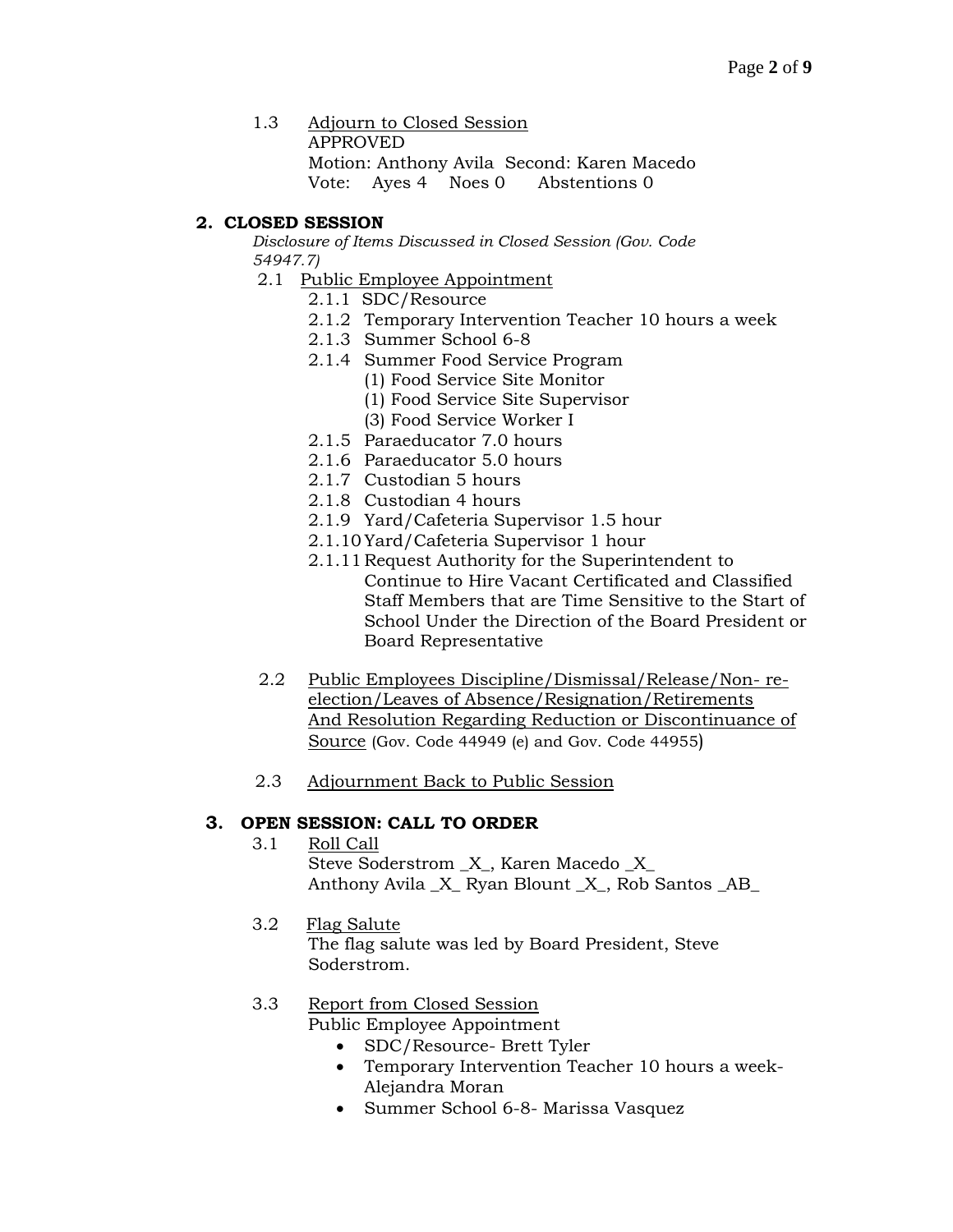Summer Food Service Program

- Food Service Site Monitor- Bertina Bettencourt
- Food Service Site Supervisor- Debbie Costa
- Food Service Worker I- Debbie Nunes, Isela Rosales & Marilyn Silva
- Paraeducator 7.0 hours- Stephanie Hale
- Paraeducator 5.0 hours- Cynthia Castaneda
- Custodian 5 hours- Brian Ayala
- Custodian 4 hours- Alejandro Fernandez
- Yard/Cafeteria Supervisor 1.5 hour- Pending
- Yard/Cafeteria Supervisor 1 hour- Pending
- Request Authority for the Superintendent to Continue to Hire Vacant Certificated and Classified Staff Members that are Time Sensitive to the Start of School Under the Direction of the Board President or Board Representative- The Board gave the Superintendent to hire time sensitive positions.
- The Board accepted the resignation of employee number 06-08-2021-01
- The Board accepted the resignation of employee number 06-08-2021-02
- 3.4 Approval of Agenda APPROVED

Motion: Anthony Avila Second: Karen Macedo Vote: Ayes 4 Noes 0 Abstentions 0

## **4. CONSENT CALENDAR**

- 4.1 Board Minutes
- 4.2 Fiscal Services Warrants/Payroll
- 4.3 Declaration of Obsolete Items
- 4.4 Collection of Developer Fees
- 4.5 Consider Renewal of Annual Maintenance Agreement for Ray Morgan Company Copier
- 4.6 Consider Renewal of StanWait Program with Stanislaus County Office of Education for Chatom State Preschool
- 4.7 Consider Renewal of Stanislaus County SARB Services
- 4.8 Consider Renewal of DataPath Services Contract
- 4.9 Consider Renewal of AERIES Student Information System Contract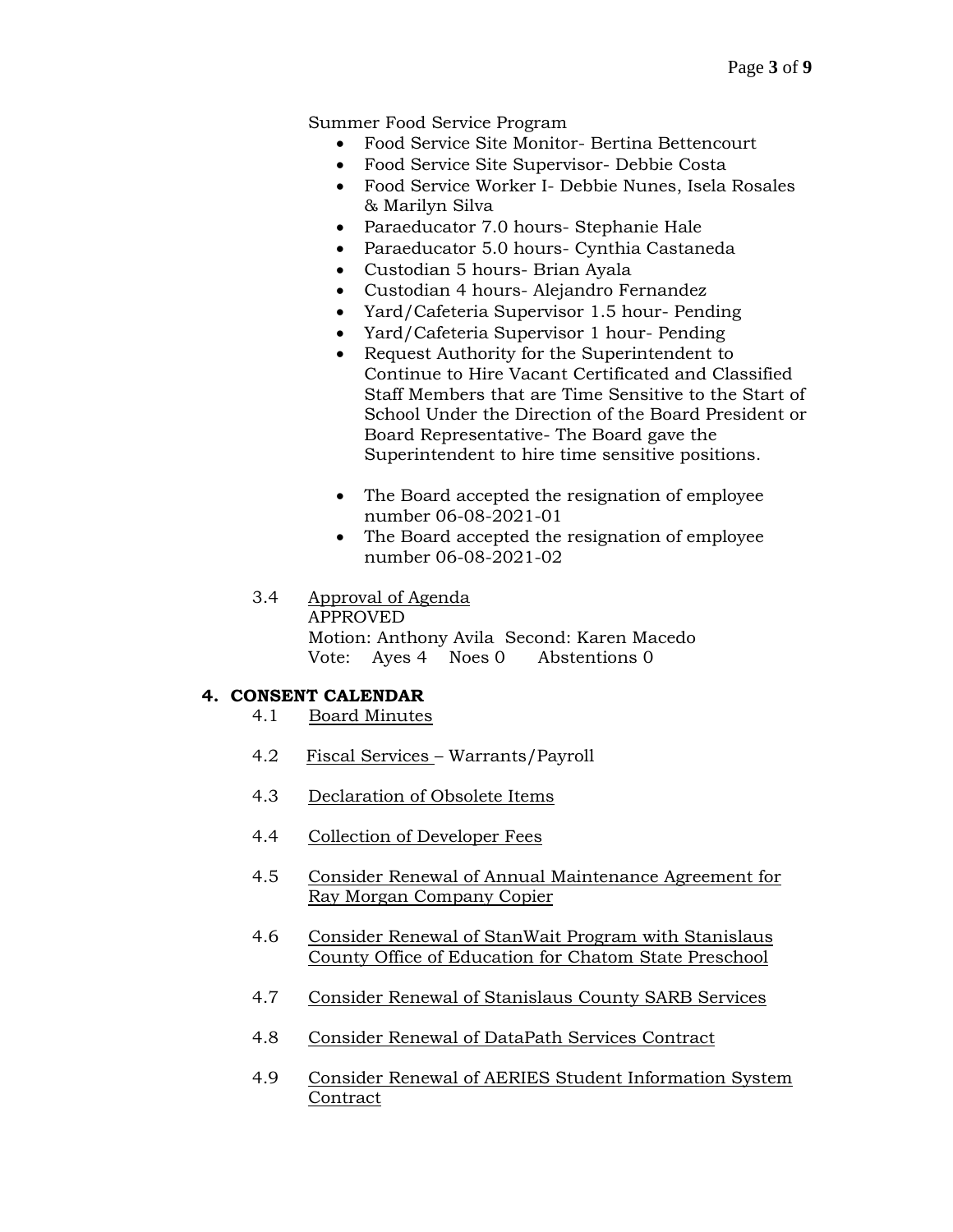- 4.10 Consider Renewal of CSM Consulting, Inc. Contract
- 4.11 Consider Renewal of Nutrikids Heartland Contract
- 4.12 Consider Renewal of CLM MealTime Contract
- 4.13 Consider Renewal of EdJoin Services
- 4.14 Consider Renewal of Worker's Compensation Annual Certification Pursuant to Education Code 42141 (c)

Approval of Consent Calendar APPROVED Motion: Karen Macedo Second: Ryan Blount Vote: Ayes 4 Noes 0 Abstentions 0

### **5. PUBLIC COMMENT/RECOGNITION/COMMUNICATION**

- 5.1 Public Recognition
	- 5.1.1 Community Support and Donations
		- Justin and Fatima Gioletti Donation of Mountain View sign and landscape materials
		- Matt and Candace Gonsalves Donation of Mountain View sign lettering and installation
		- Andy Souza of Andy Souza Masonry- Donation of labor to build Mountain View sign
		- Westside Landscape Donation of Mountain View graduation plants

Mrs. Olvera thanked and acknowledged families and our local community for helping with the Mt. View sign project. The completion of the sign has been a project in the making for the past few years. The Board also thanked the families and community for their time and donations.

### **6. INFORMATION**

- 6.1 Calendar of Events
- 6.2 Board Financial Summary Report Business Manager, Kelly Machado, reported that there are

currently no outstanding loans to the cafeteria department or preschool program. She stated that all fund departments are positive.

6.3 Communication from Stanislaus County Office of Education Regarding Second Interim Report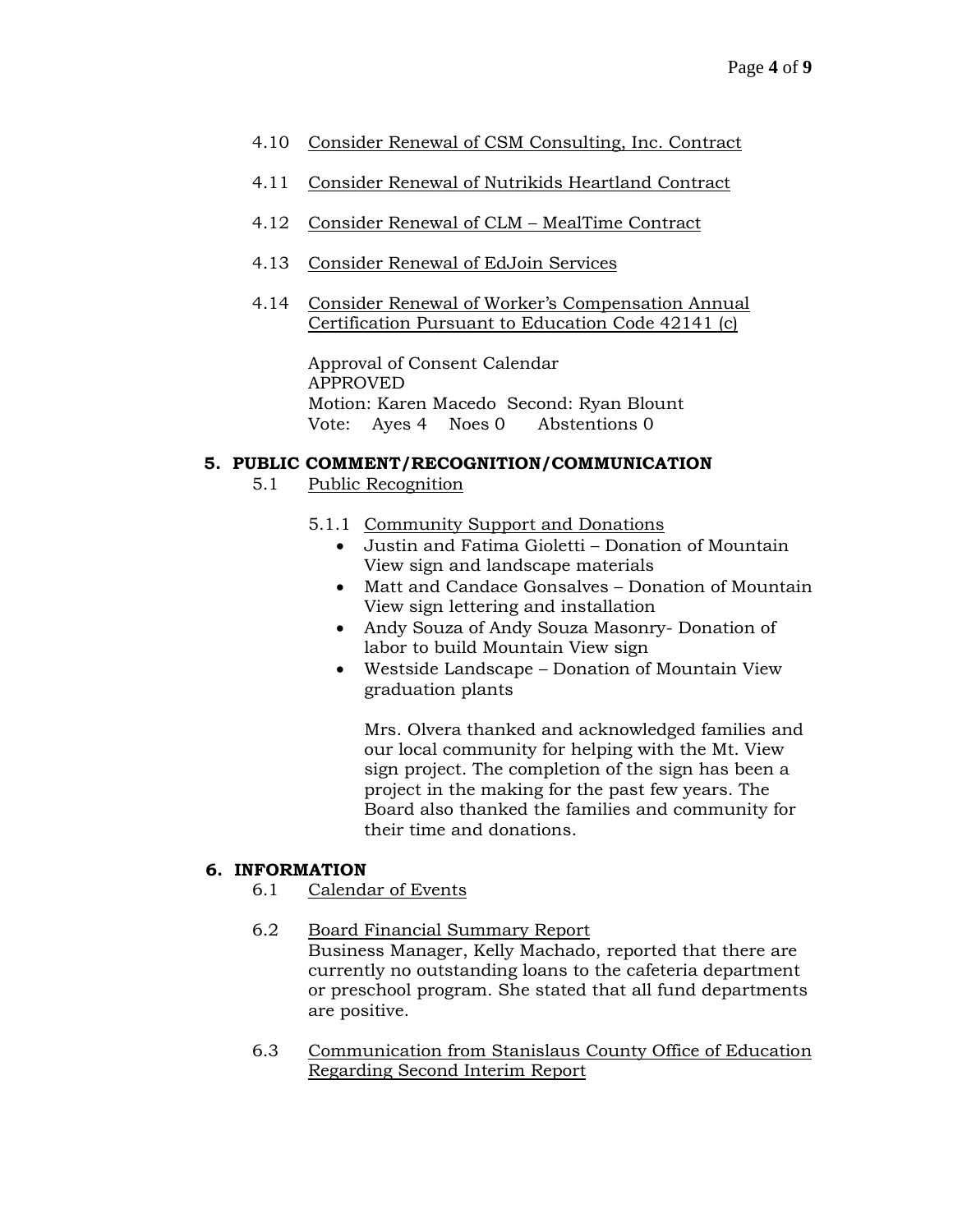The letter is an annual document that is sent to all Districts after the review of the first budget. The letter states that the County conquers with the budget presented at first interim.

6.4 2020-2021 Local Indicator Data Report

Mrs. Olvera reviewed the 2020-2021 local indicator data report. The local indicator data report includes progress made on locally collected data. CAASP was not done in 2019-2020. She reported that some of the data is skewed due to COVID student and staff absences. For the local indicator LCFF Priority 1, the Criteria was met with 100% for both sites. Local indicator Priority 2, 3, 6, and 7 were also met. Mrs. Olvera shared that it was difficult to share some of the data because some tests or curriculum standards weren't held last year due to the pandemic and not being able to execute them in person.

6.5 Program Reports:

Chatom Union School District Mrs. Olvera shared that this past year was anything but normal however, the staff did their best in making it as normal as possible for our students. There were many changes throughout the year that both staff and students had to adjust to. She shared that Mt. View had a beautiful social distanced, inperson graduation ceremony. Mrs. Olvera thanked the graduation planning committee for setting up the graduation. She thanked them for all their time and work and for making it memorable for the graduates and family that attended. She shared that the graduates did a fabulous job with their speeches. The students reflected on the pandemic experience and their memories throughout the previous years. Mrs. Olvera reported that summer school will begin on June 07, 2021, through July 08, 2021. Mrs. Salas will be the teacher in charge during the summer. This summer will be an exciting project-based program focused on Science, Technology, Engineering and Math. She reported that the Mountain View roofing project was approved in May and is already near completion. Mrs. Olvera reviewed the COVID-19 case and known contact data. She shared that one person tested positive on the last day of school. The students in the class were notified and one more employee also tested positive but it came to our attention after the school year ended.

#### Chatom Elementary School

Mrs. Cruz shared that the last month was eventful and fun for both staff and students. Open House was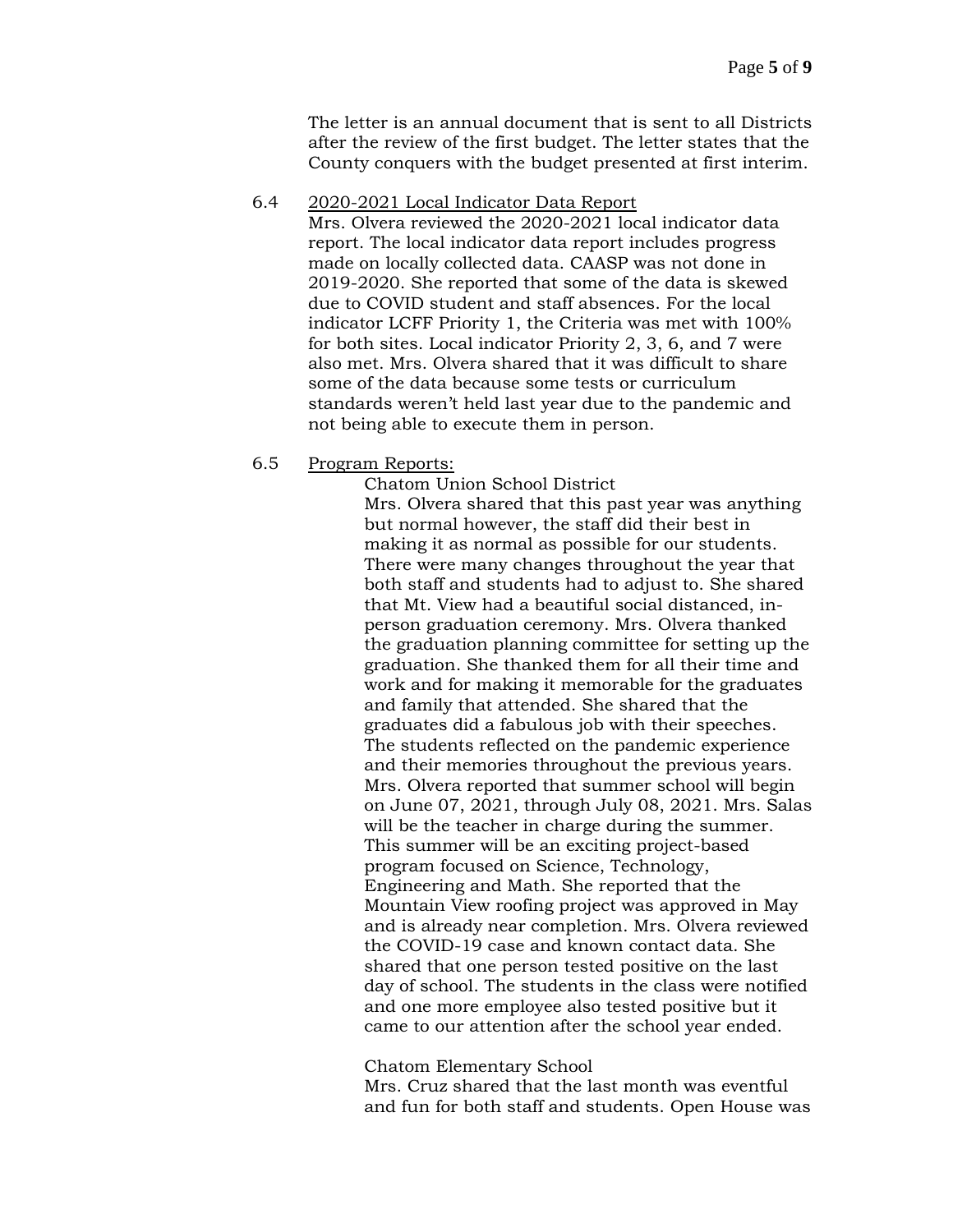hosted virtually for families where projects were presented, and pictures were collected to display in google classroom. The teachers did a great job in thanking their families for being part of the out-ofordinary school year. Mrs. Cruz also commended Mrs. Williamson at Chatom for hosting a great end of year book fair. Chatom Elementary continued their traditional clap out for the  $5<sup>th</sup>$  grade class with some modifications to follow social distancing guidance. It was a great last day of school with celebration of staff and students. It is hard to say goodbye, but we say hello to new ventures. Mrs. Cruz shared that she hopes that we had the last of virtual student of the months and we can move forward with in-person student assemblies next year.

#### Mt. View Middle School

Mr. Lewis shared that he is grateful for the  $8<sup>th</sup>$  grade families that were all hands on for the Mt. View graduation set up. He also thanked Turlock High School football coach and team for assisting with transporting the stage from the Mt. View gym to outdoors for the graduation ceremony. Mr. Lewis reviewed some events and projects that will be worked on over the summer. He also hopes things go back to normal for the new school year.

### Chatom State Preschool

Mrs. Nunes reported that the Preschool had a great last week. They continued with their annual animal show which is one of the students' and parents' last day of school activities. Parents were not able to attend with their students this year but will hopefully be able to do so again next year. The graduation also took place this year but as a drive thru. Students were allowed to get out of their vehicles and take pictures with staff. They received their certificates and portfolios. Mrs. Nunes reported that the AM class is full and the PM class has availability.

### **7. ACTION**

7.1 Consider Approval of Resolution #06-08-21-01 to Enter Into Agreement with the California Department of Education for Child Development Services APPROVED Motion: Karen Macedo Second: Anthony Avila Vote: Ayes 4 Noes 0 Abstentions 0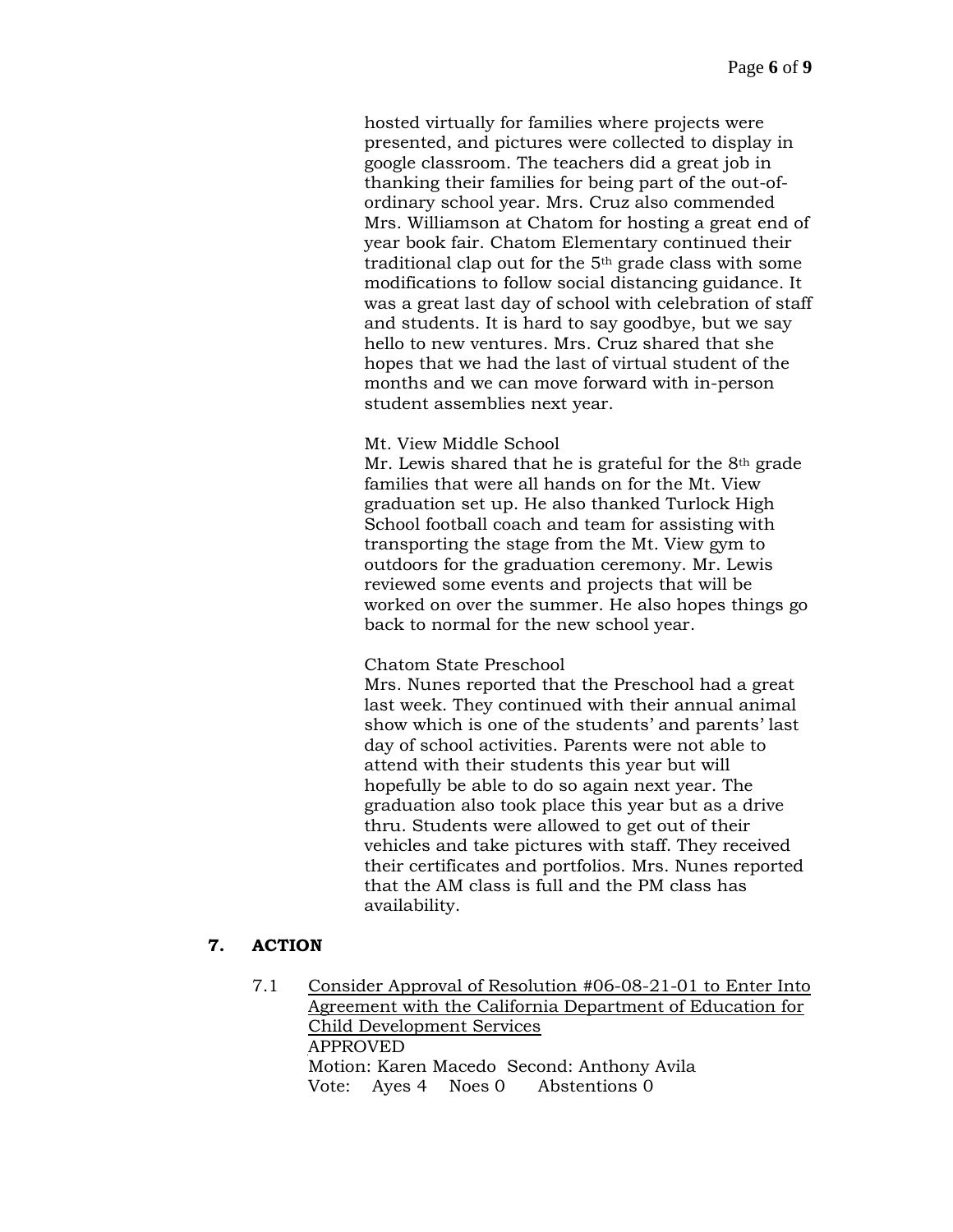7.2 Consider Approval of Chatom State Preschool Interior Paint Bids The Board approved Lancaster Painting for the Chatom State Preschool interior paint project. APPROVED Motion: Anthony Avila Second: Ryan Blount Vote: Ayes 4 Noes 0 Abstentions 0 7.3 Consider Approval of Mountain View 2021-2022 Fundraising Proposal APPROVED Motion: Ryan Blount Second: Karen Macedo Vote: Ayes 4 Noes 0 Abstentions 0 7.4 Consider Approval of Chatom Elementary 2021-2022 Fundraising Proposal APPROVED Motion: Anthony Avila Second: Ryan Blount Vote: Ayes 4 Noes 0 Abstentions 0 7.5 Consider Approval of Chatom Elementary School Plan for Student Achievement APPROVED Motion: Karen Macedo Second: Anthony Avila Vote: Ayes 4 Noes 0 Abstentions 0 7.6 Consider Approval of Mountain View School Plan for Student Achievement APPROVED Motion: Anthony Avila Second: Ryan Blount Vote: Ayes 4 Noes 0 Abstentions 0 7.7 Consider Approval of Annual Title III Local Plan Update APPROVED Motion: Karen Macedo Second: Ryan Blount Vote: Ayes 4 Noes 0 Abstentions 0 7.8 Consider Approval of the Tentative Agreement Between the Chatom Union School District and CSEA and Its Chatom Chapter #585 APPROVED Motion: Ryan Blount Second: Karen Macedo Vote: Ayes 4 Noes 0 Abstentions 0 7.9 Proposed 2021-2024 Local Control Accountability Plan and Annual Update The LCAP is a 3-year plan that was supposed to have been developed last year but was postponed due to the pandemic. The new plan and new template reflects the next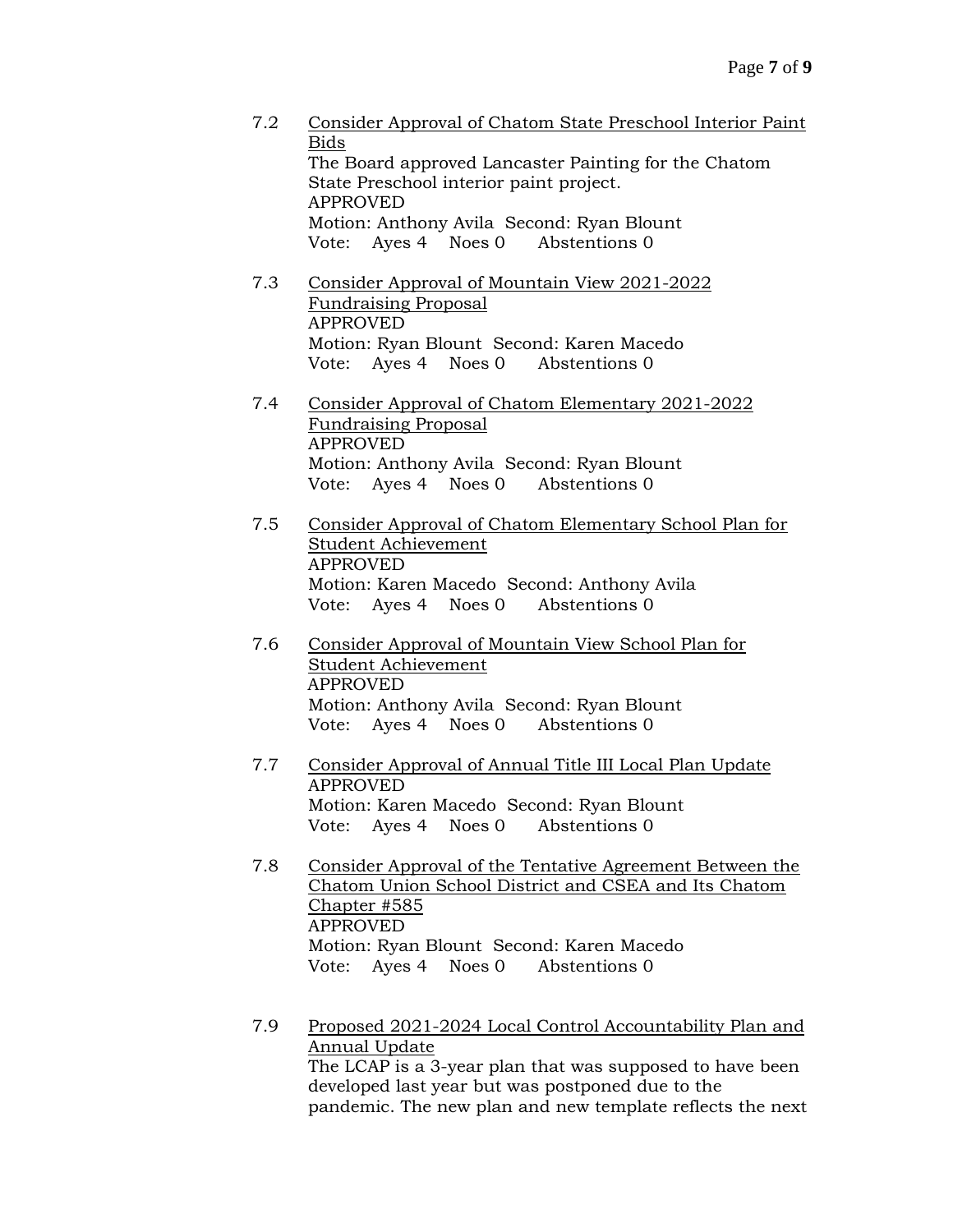three academic years from 2021-2024. Mrs. Olvera reported on the Annual Update Learning Continuity Plan Update, Budget Overview for parents and the new goals and actions for 2021-2024. The full report was included in the Board packet.

| 7.9.1 | Open Public Hearing<br><b>APPROVED</b>     |
|-------|--------------------------------------------|
|       | Motion: Anthony Avila Second: Ryan Blount  |
|       | Vote: Ayes 4 Noes 0 Abstentions 0          |
| 7.9.2 | <b>Public Comment</b>                      |
|       | No public comment was given during the     |
|       | meeting                                    |
| 7.9.3 | <b>Close Public Hearing</b>                |
|       | <b>APPROVED</b>                            |
|       | Motion: Karen Macedo Second: Anthony Avila |
|       | Vote: Ayes 4 Noes 0 Abstentions 0          |

7.10 Proposed Adoption of 2021-2022 Budget

The budget was presented by Business Manager, Kelly Machado. The full report was included in the Board packet, available to the public in the District Office and District website.

| 7.10.1 | Open Public Hearing                        |
|--------|--------------------------------------------|
|        | <b>APPROVED</b>                            |
|        | Motion: Karen Macedo Second: Anthony Avila |
|        | Vote: Ayes 4 Noes 0 Abstentions 0          |
| 7.10.2 | <b>Public Comment</b>                      |
|        | No public comment was given during the     |
|        | meeting.                                   |
| 7.10.3 | Close Public Hearing                       |
|        | <b>APPROVED</b>                            |
|        | Motion: Karen Macedo Second: Ryan Blount   |
|        | Vote: Ayes 4 Noes 0 Abstentions 0          |

- 7.11 Consider Approval of Resolution #06-08-21-02 Authorizing End-of-Year Transfers APPROVED Motion: Anthony Avila Second: Karen Macedo Vote: Ayes 4 Noes 0 Abstentions 0
- 7.12 Consider Approval of Revolving Cash Fund and Authorized **Signatures** APPROVED Motion: Anthony Avila Second: Ryan Blount Vote: Ayes 4 Noes 0 Abstentions 0
- 7.13 Consider Approval of Resolution #06-08-21-03 Regarding Authorization to Reduce Classified Staff APPROVED Motion: Anthony Avila Second: Karen Macedo